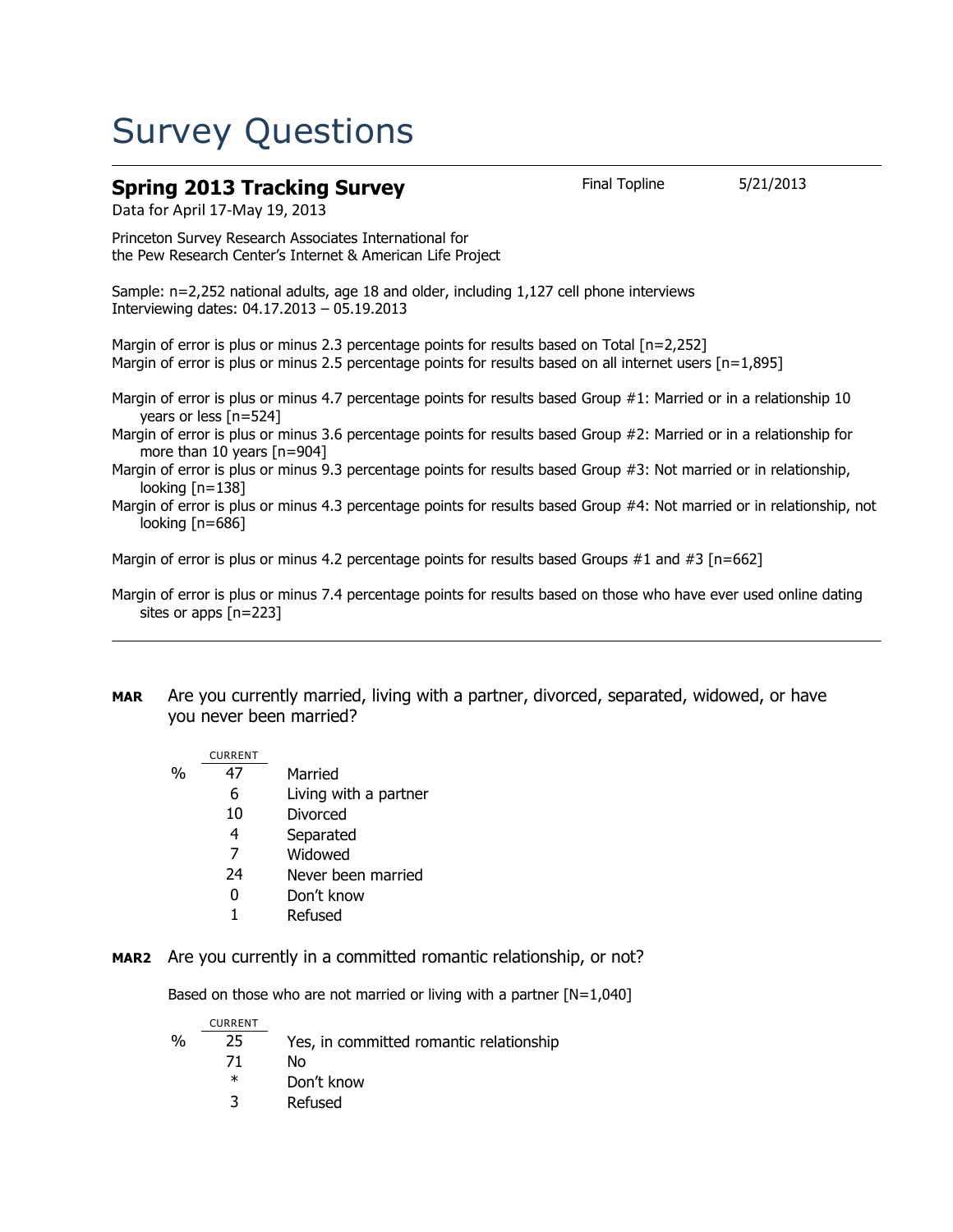**MAR3** How many years have you been (married / in your current relationship)? [IF NECESSARY: Just your best guess is fine.]

Based on those who are married, living with a partner or in some other committed relationship  $[N=1,428]$ 

|               | <b>CURRENT</b> |                    |
|---------------|----------------|--------------------|
| $\frac{0}{0}$ |                | Under a year       |
|               | 25             | $1-5$ years        |
|               | 13             | 6-10 years         |
|               | 29             | $11-25$ years      |
|               | 27             | More than 25 years |
|               | U              | Don't know         |
|               |                | Refused            |

**MAR4** Would you say you are currently looking for a romantic partner, or that you are not currently looking for a partner?

Based on those who are not married, living with a partner or in some other committed relationship

|   | <b>CURRENT</b> |                       | <b>SEPT 2005B</b> |
|---|----------------|-----------------------|-------------------|
| % | 20             | Currently looking     |                   |
|   | 75             | Currently not looking | 74                |
|   |                | Don't know            | 5                 |
|   | ર              | Refused               |                   |
|   | $[N=824]$      |                       | $[N=1,058]$       |

#### **MARSUM** Marital/Romantic Status Summary Table

|   | <b>CURRENT</b> |                                                               |
|---|----------------|---------------------------------------------------------------|
| % | 28             | Group #1: Married or in a relationship 10 years or less       |
|   | 38             | Group #2: Married or in a relationship for more than 10 years |
|   | 7              | Group #3: Not married or in relationship, looking             |
|   | 28             | Group #4: Not married or in relationship, not looking         |
|   |                |                                                               |

**MEET** Overall, would you say it is EASY or DIFFICULT to meet people in the city or town where you live?

Based on Group 3: Single and looking for a partner

|   | <b>CURRENT</b> |                          | <b>SEPT 2005B</b> |
|---|----------------|--------------------------|-------------------|
| % | 50             | Easy to meet people      | 43                |
|   | 47             | Difficult to meet people | 55                |
|   |                | Don't know               |                   |
|   |                | Refused                  | O                 |
|   | $[N=138]$      |                          | $[N=188]$         |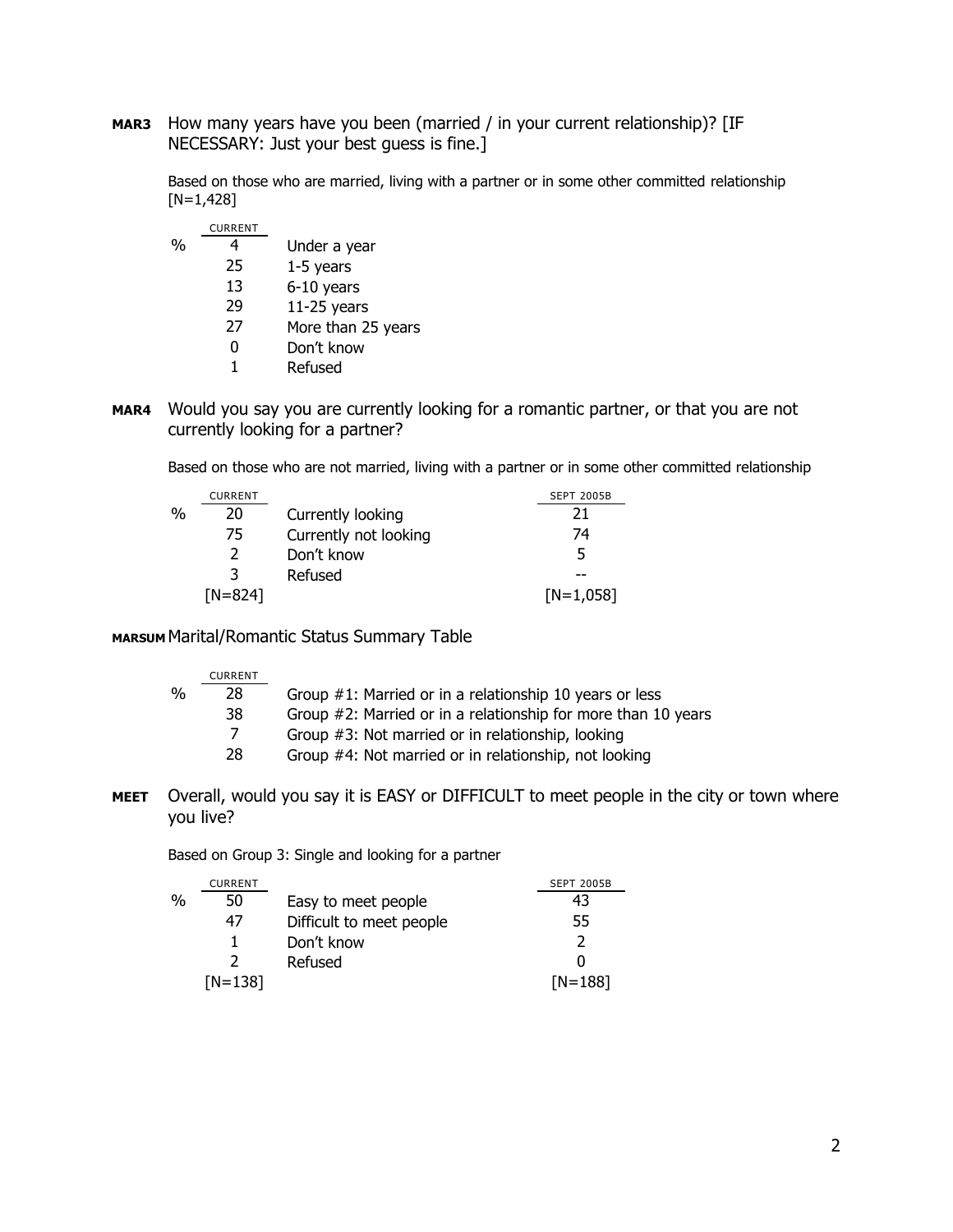#### **REL1** Is your (spouse / current partner) someone you first met ONLINE or someone you first met OFFLINE?<sup>1</sup>

Based on those who are married, living with a partner or in some other committed relationship

|               | <b>CURRENT</b><br><b>TOTAL</b> | <b>CURRENT</b><br><b>INTERNET</b><br><b>USERS</b> |             | <b>SEPT 2005B</b><br>INTERNET<br><b>USERS</b> |
|---------------|--------------------------------|---------------------------------------------------|-------------|-----------------------------------------------|
| $\frac{0}{0}$ |                                | b                                                 | Met online  | 3                                             |
|               | 94                             | 94                                                | Met offline | 97                                            |
|               | $\ast$                         | $\ast$                                            | Don't know  | $\ast$                                        |
|               | $\ast$                         |                                                   | Refused     | --                                            |
|               |                                | $[N=1,428]$ $[N=1,268]$                           |             | $[N=1,671]$                                   |

#### **REL2** Did you meet through an online dating site, or some other way?<sup>2</sup>

Based on those who are married, living with a partner or in some other committed relationship and met their current partner online

|   | <b>CURRENT</b><br><b>TOTAL</b> | <b>CURRENT</b><br><b>INTERNET</b><br><b>USERS</b> |                                | <b>SEPT 2005B</b><br><b>INTERNET</b><br><b>USERS</b> |
|---|--------------------------------|---------------------------------------------------|--------------------------------|------------------------------------------------------|
| % | 63                             | 61                                                | Met through online dating site | 41                                                   |
|   | 36                             | 38                                                | Some other way                 | 56                                                   |
|   |                                | 0                                                 | Don't know                     | 3                                                    |
|   |                                |                                                   | Refused                        |                                                      |
|   | $[N=63]$                       | N=61]                                             |                                | $IN = 441$                                           |

#### **REL3** On which site did you first meet? [OPEN-END]

 $\overline{a}$ 

Based on those who are married, living with a partner or in some other committed relationship and met their current partner online [N=63]

|               | <b>CURRENT</b> |                                               |
|---------------|----------------|-----------------------------------------------|
| $\frac{0}{0}$ | 83             | Gave response (SPECIFY)                       |
|               |                | Did not meet on any particular website (VOL.) |
|               | 12             | Don't know                                    |
|               |                | Refused                                       |

 $^1$  September 2005B trend was asked of internet users who were married, living with a partner or in some other committed relationship.

 $^{2}$  September 2005B trend was asked of married/committed internet users who met spouse/partner online. Question wording was: "Did you meet through a dating website or some other way?"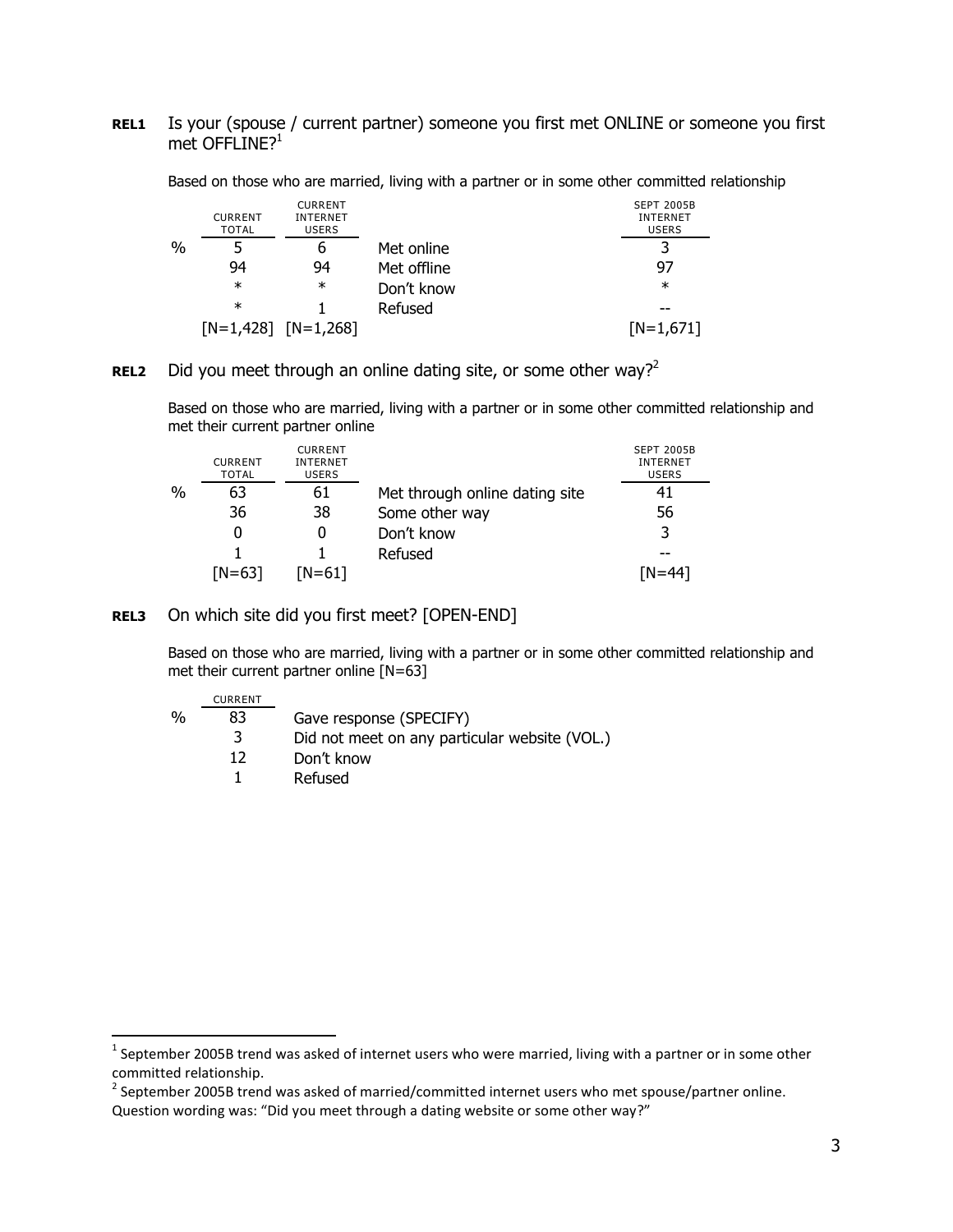| INTIDATE Have you ever done any of the following things online? (First/Next), have you ever |  |  |  |
|---------------------------------------------------------------------------------------------|--|--|--|
| [INSERT ITEMS; RANDOMIZE]? <sup>3</sup>                                                     |  |  |  |

|              |                                                                                                                                       | <b>YES</b> | <b>NO</b> | <b>DON'T KNOW</b> | <b>REFUSED</b> |
|--------------|---------------------------------------------------------------------------------------------------------------------------------------|------------|-----------|-------------------|----------------|
|              | Thems A & B: Based on all internet users                                                                                              |            |           |                   |                |
| a.           | Searched for information online about<br>someone you dated in the past <sup>4</sup>                                                   |            |           |                   |                |
|              | Current [N=1,895]                                                                                                                     | 24         | 75        | 0                 | $\ast$         |
| b.           | September 2005B [N=2,252]<br>Flirted with someone online <sup>5</sup>                                                                 | 11         | 89        | $\ast$            |                |
|              | Current                                                                                                                               | 24         | 76        | $\ast$            | $\ast$         |
|              | September 2005B                                                                                                                       | 15         | 85        | $\ast$            |                |
|              | Items C-E: Based on internet users in Groups<br>1,3: Committed relationship 10 years or less -<br>OR- Single and looking <sup>6</sup> |            |           |                   |                |
| $C_{\rm{f}}$ | Searched for information online about<br>someone you were currently dating or<br>were about to meet for a first date <sup>7</sup>     |            |           |                   |                |
|              | Current [N=616]                                                                                                                       | 29         | 71        | $\ast$            | $\ast$         |
|              | September 2005B [N=585]<br>d. Asked someone out online or via email<br>for a first date                                               | 13         | 87        | $\ast$            |                |
|              | Current                                                                                                                               | 20         | 80        | $\Omega$          | $\ast$         |
| $e_{1}$      | Used the internet or email to maintain a<br>long-distance romantic relationship <sup>8</sup>                                          |            |           |                   |                |
|              | Current                                                                                                                               | 24         | 76        | 0                 | $\ast$         |
|              | September 2005B                                                                                                                       | 19         | 81        | $\ast$            |                |

 $\overline{\phantom{a}}$ 

 $3$  Sept 2005B question wording was: "Have you ever used the internet or email to do any of the following things? Have you ever used the internet or email to...[INSERT ITEMS; ROTATE]?"

 $^4$  Sept 2005B item wording was: "Search for information about someone you dated in the past"

<sup>&</sup>lt;sup>5</sup> Sept 2005B item wording was: "Flirt with someone"

 $^6$  Sept 2005B items were asked of internet users who are married or in a committed relationship FIVE years or less or who are single and looking.

 $^7$  Sept 2005B item wording was: "Search for information about someone you were currently dating or were about to meet for a first date"

 $^8$  Sept 2005B item wording was: "Maintain a long-distance romantic relationship with someone"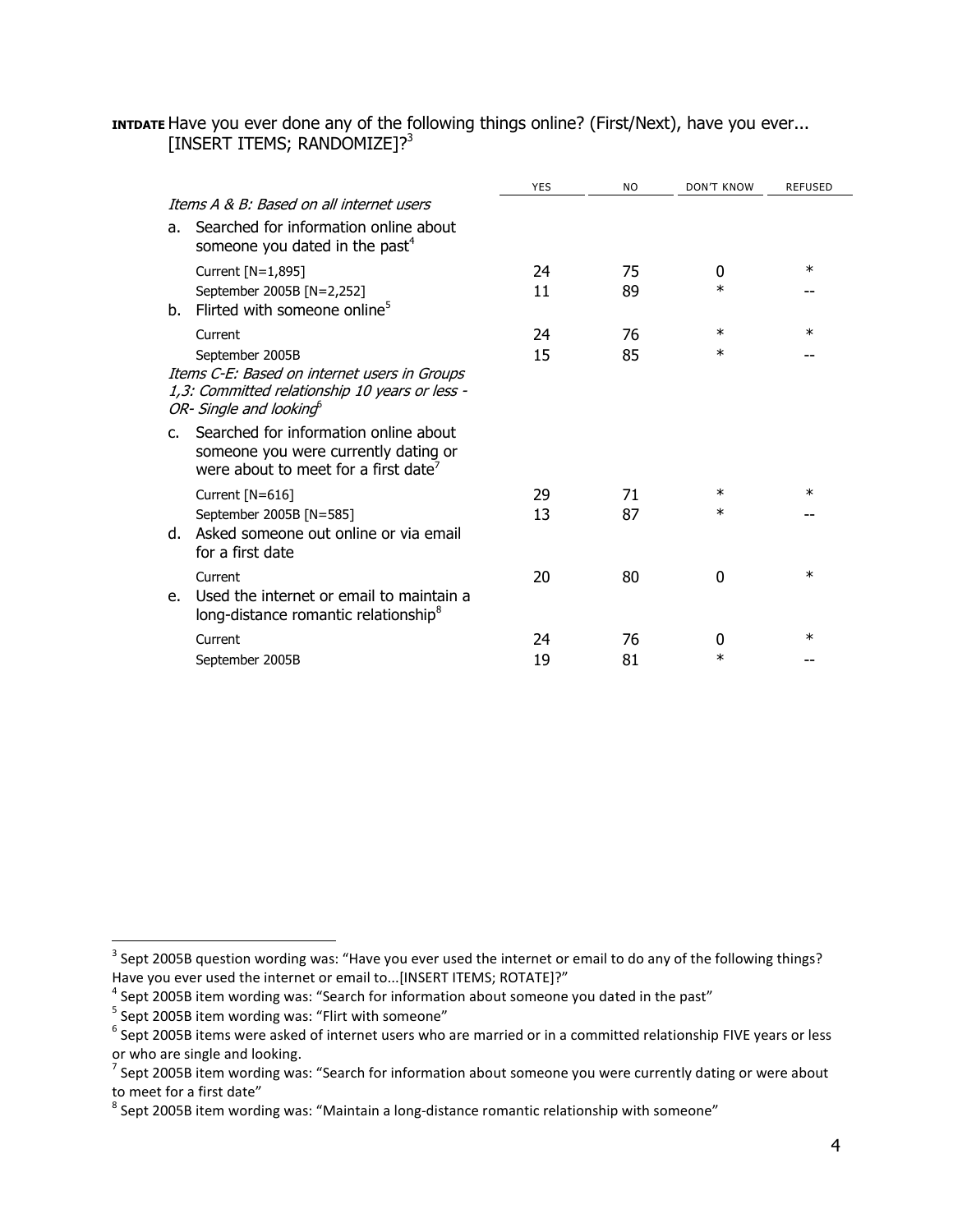**SNSDATE1** Thinking about your experiences on social networking sites such as Facebook or Twitter... Have you ever used a social networking site to... [INSERT ITEMS; RANDOMIZE]?

|                                                                                                                                       | <b>YES</b> | N <sub>O</sub> | DON'T KNOW | <b>REFUSED</b> |
|---------------------------------------------------------------------------------------------------------------------------------------|------------|----------------|------------|----------------|
| Thems A & B: Based on all SNS or Twitter users<br><i>[N=1,325]</i>                                                                    |            |                |            |                |
| Check up on someone that you used to<br>a.                                                                                            |            |                |            |                |
| date or be in a relationship with                                                                                                     | 31         | 68             | $\ast$     | $\ast$         |
| b. Post details or pictures from a date                                                                                               | 17         | 83             | $\ast$     | $\ast$         |
| Thems C-F: Based on SNS or Twitter users in<br>Groups 1,3: Committed relationship 10 years or<br>less -OR- Single and looking [N=495] |            |                |            |                |
| c. Ask someone out on a date                                                                                                          | 15         | 85             | 0          | $\ast$         |
| Get more information about someone<br>d.<br>you were interested in dating                                                             | 30         | 69             | $\ast$     | $\ast$         |
| e. 'Follow' or 'friend' someone because one<br>of your friends suggested you might<br>want to date that person                        |            | 87             |            | $\ast$         |

**SNSDATE2** Still thinking about your experiences on social networking sites such as Facebook or Twitter... Have you ever... [INSERT ITEMS; RANDOMIZE]?

Based on all SNS or Twitter users [N=1,325]

|    |                                                                                                         | <b>YES</b> | NO. | DON'T KNOW | REFUSED |  |
|----|---------------------------------------------------------------------------------------------------------|------------|-----|------------|---------|--|
|    | a. Unfriended or blocked someone that you<br>used to be in a relationship with                          | 22         | 78  | ∗          | $\ast$  |  |
| b. | Unfriended or blocked someone who was<br>flirting with you in a way that made you<br>feel uncomfortable | 27         | 73  | ∗          | $\ast$  |  |
| c. | Untagged or deleted photos of you and<br>someone you used to be in a relationship<br>with               |            | 83  | ∗          | $\ast$  |  |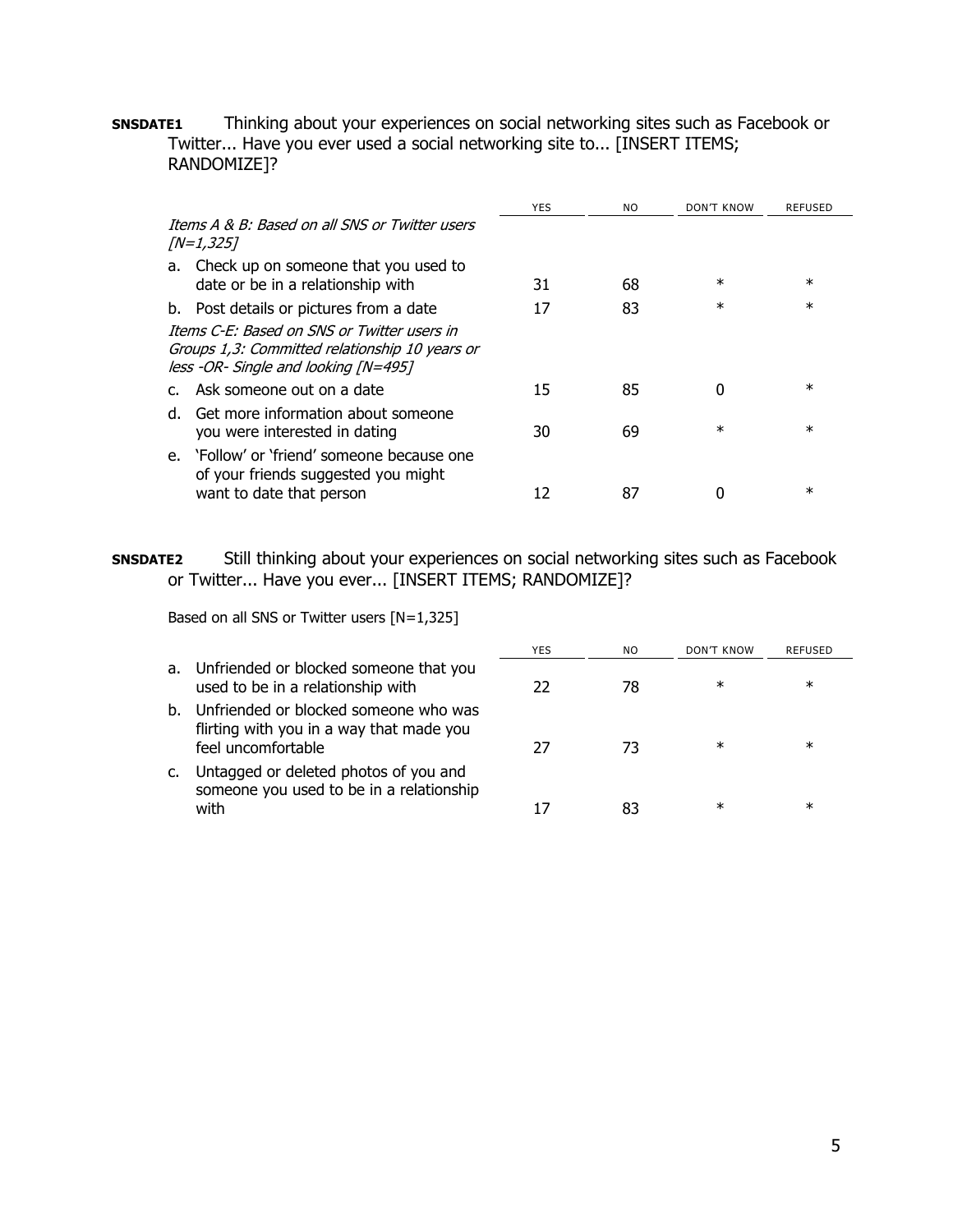#### **CELLDATE** Now thinking about your cell phone... Have you ever... [INSERT ITEMS; RANDOMIZE]?

|                                                                                                                                                            | YES | NO. | DON'T KNOW | REFUSED |
|------------------------------------------------------------------------------------------------------------------------------------------------------------|-----|-----|------------|---------|
| Item A: Based on cell phone owners in Groups<br>1,3: Committed relationship 10 years or less -<br>OR- Single and looking [N=639]                           |     |     |            |         |
| a. Asked someone out on a date by calling<br>them on your cell phone                                                                                       | 52  | 47  |            | $\ast$  |
| Item B: Based on cell phone owners who text<br>message in Groups 1,3: Committed relationship<br>10 years or less -OR- Single and looking<br><i>[N=571]</i> |     |     |            |         |
| Asked someone out on a date by sending<br>b.<br>them a text message on your cell phone                                                                     |     | 62  | ∗          |         |

#### **BREAK** Have you ever... [INSERT ITEMS IN ORDER]?

Based on internet users or cell phone owners in Groups 1,3: Committed relationship 10 years or less -OR- Single and looking [N=653]

|    |                                                                                                                                    | YES | NO | DON'T KNOW | REFUSED |
|----|------------------------------------------------------------------------------------------------------------------------------------|-----|----|------------|---------|
| а. | Broken up with someone you were dating<br>or seeing romantically by text message,<br>email, or by sending them a message<br>online |     | 83 |            | ж       |
| b. | Had someone break up with YOU by text<br>message, email, or by sending you a                                                       |     |    |            |         |
|    | message online                                                                                                                     |     |    | ж          | ж       |

[READ TO ALL:] Thinking now about the different ways people might have met their current partner or the ways people might meet someone they'd be interested in dating...

**DATE1a** Have YOU, personally, ever used an online dating site such as Match.com, eHarmony, or OK Cupid?<sup>9</sup>

Based on all internet users

|   | <b>CURRENT</b> |            | <b>SEPT 2005B</b> |
|---|----------------|------------|-------------------|
| % | ו ו            | Yes        | 11                |
|   | 89             | No         | 89                |
|   | $\ast$         | Don't know | $\ast$            |
|   | $\ast$         | Refused    |                   |
|   | $[N=1,895]$    |            | $[N=2,252]$       |

 $^9$  For the Sept 2005B trend, from September 14 to September 29, question wording was "Do you ever use an online dating website?" Wording was slightly altered during the field period to ensure that all online daters were being captured by the survey, not just those who were currently using online dating websites. Modified wording was: "Have you ever gone to an online dating website or other site where you can meet people online?" Results shown here combine responses to both forms of the question.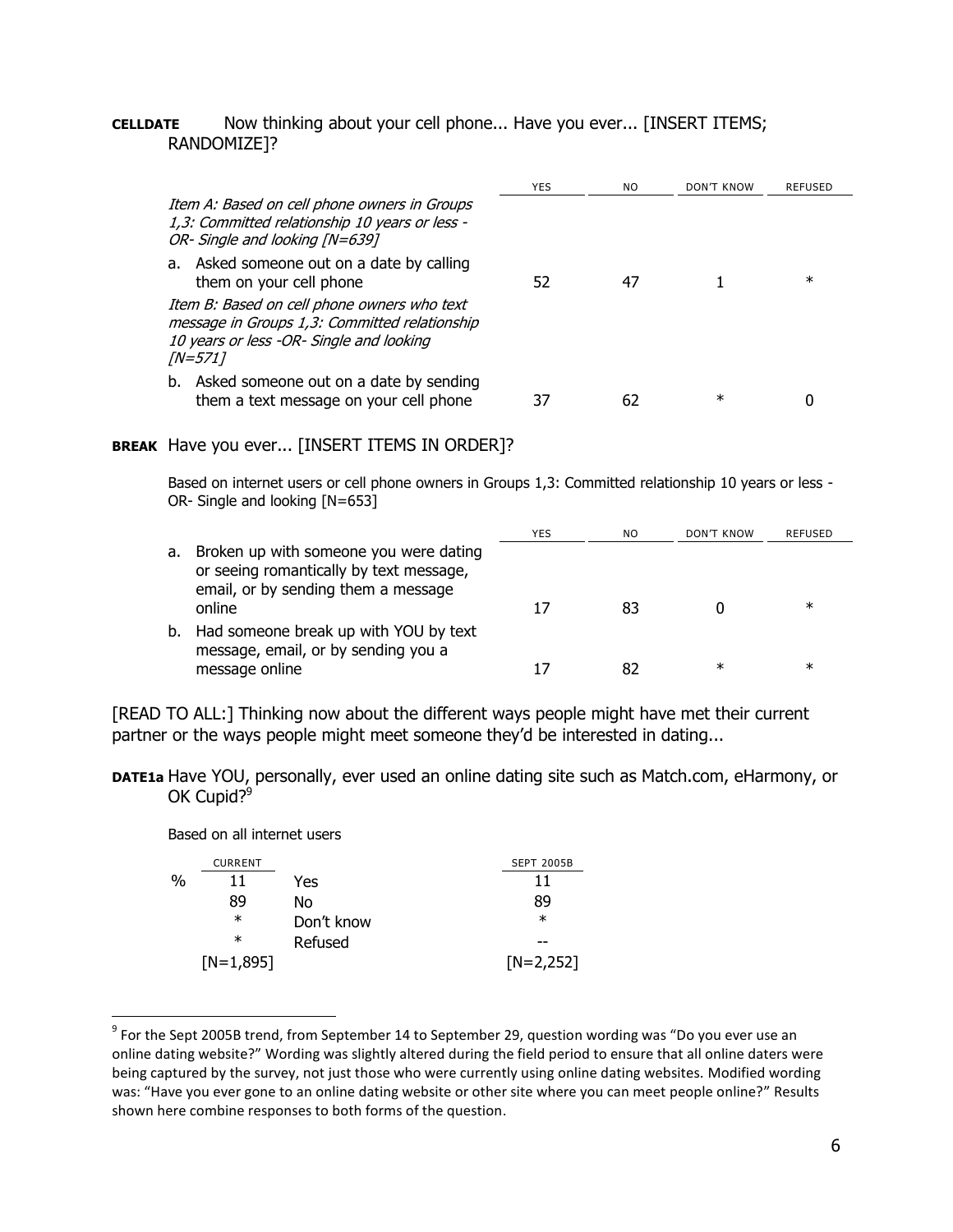**DATE1b** Which online dating sites have you used? [Probe for additional: "Any others?"] [If says they've tried 'all' or 'most' of them, probe: Could you please tell me which ones you've used?] [DO NOT READ; PRECODED OPEN-END] $^{\rm 10}$ 

| Based on those who have ever used online dating sites |  |  |  |  |  |  |  |  |  |  |
|-------------------------------------------------------|--|--|--|--|--|--|--|--|--|--|
|-------------------------------------------------------|--|--|--|--|--|--|--|--|--|--|

|   | <b>CURRENT</b> |                            | <b>SEPT 2005B</b> |
|---|----------------|----------------------------|-------------------|
| % | 45             | Match.com                  | 29                |
|   | 23             | eHarmony                   | 11                |
|   | 17             | Plenty of Fish             | n/a               |
|   | 15             | OK Cupid                   | n/a               |
|   | 2              | <b>Christian Mingle</b>    | 1                 |
|   | 2              | Zoosk                      | n/a               |
|   | 1              | <b>Adult Friend Finder</b> | 4                 |
|   | 1              | J Date                     | 2                 |
|   | 1              | Date Hookup                | n/a               |
|   | $\ast$         | Facebook                   | n/a               |
|   | $\ast$         | Chemistry.com              | n/a               |
|   | n/a            | Blackplanet                | 3                 |
|   | n/a            | True.com                   | $\overline{2}$    |
|   | n/a            | Yahoo Personals            | 21                |
|   | n/a            | MySpace.com                | 7                 |
|   | n/a            | <b>American Singles</b>    | 4                 |
|   | n/a            | <b>AOL Profiles Page</b>   | 2                 |
|   | n/a            | Salon Personals            | $\overline{1}$    |
|   | 14             | Other (SPECIFY)            | 26                |
|   | 9              | Don't know                 | 19                |
|   | $\ast$         | Refused                    |                   |
|   | $[N=198]$      |                            | $[N=204]$         |

Note: Total may exceed 100% due to multiple responses.

#### **DATE2a** Have you ever used a dating app on your cell phone?

Based on those who download apps to their cell phone [N=934]

| CURRENT |            |
|---------|------------|
|         | Yes        |
| 93      | No         |
| $^\ast$ | Don't know |
| n       | Refused    |
|         |            |

 $^{10}$  Sept 2005B question wording was: "Earlier you said you have used an online dating website. Which dating websites have you used?"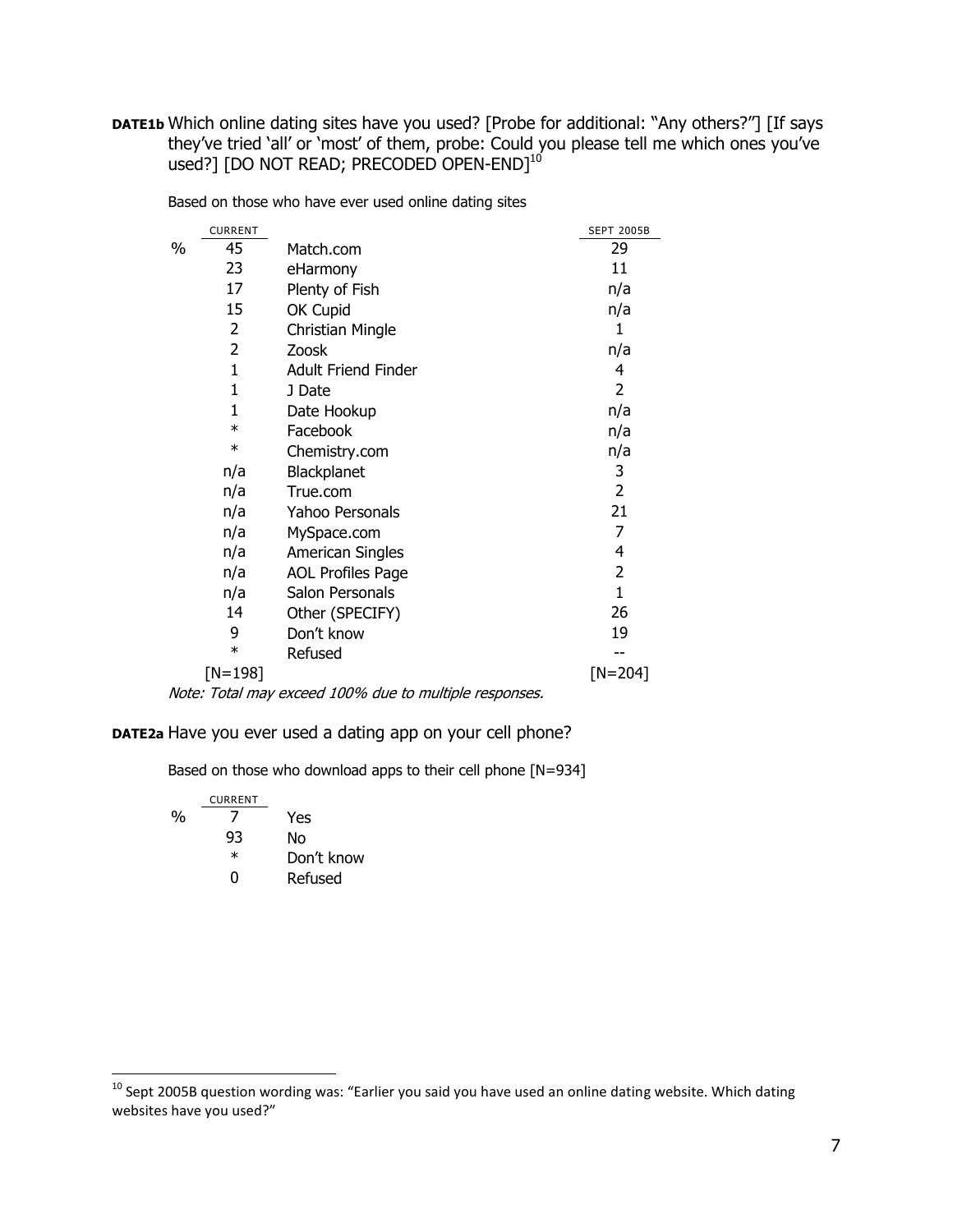**DATE2b** Which dating apps have you used? [Probe for additional: "Any others?"] [If says they've tried 'all' or 'most' of them, probe: Could you please tell me which ones you've used?] [DO NOT READ; PRECODED OPEN-END]

Based on those who have ever used a dating app on their cell phone [N=57]

|   | <b>CURRENT</b> |                 |
|---|----------------|-----------------|
| % | 27             | Plenty of Fish  |
|   | 20             | OK Cupid        |
|   | 10             | Match.com       |
|   | 8              | eHarmony        |
|   | 8              | Zoosk           |
|   | 6              | Tagged          |
|   | 4              | Skout           |
|   | 1              | <b>JDate</b>    |
|   | 1              | Tinder          |
|   | 15             | Other (SPECIFY) |
|   | 12             | Don't know      |
|   | 3              | Refused         |

Note: Total may exceed 100% due to multiple responses.

**DATE3** (Other than yourself,) Do you personally know anyone who has... [INSERT ITEMS IN  $ORDER$ <sup>11</sup>

|    |                                                                                                                  | <b>YES</b> | NO. | DON'T KNOW | <b>REFUSED</b> |
|----|------------------------------------------------------------------------------------------------------------------|------------|-----|------------|----------------|
| а. | Used an online dating site or app $^{12}$                                                                        |            |     |            |                |
|    | Current                                                                                                          | -42        | 56  |            | ∗              |
|    | September 2005B                                                                                                  | 31         | 69  |            |                |
| b. | Been in a long-term relationship with or<br>married someone they met through an<br>online dating site or $app13$ |            |     |            |                |
|    | Current                                                                                                          | 29         | 70  |            | ∗              |
|    | September 2005B                                                                                                  |            | 85  |            |                |

<sup>&</sup>lt;sup>11</sup> Sept 2005B question wording was: "(Aside from yourself,) Do you know anyone who has...[INSERT ITEMS IN ORDER]?"

<sup>12</sup> Sept 2005B item wording was: "Used an online dating website"

 $13$  Sept 2005B item wording was: "Been in a long-term relationship with or married someone they met through a dating website"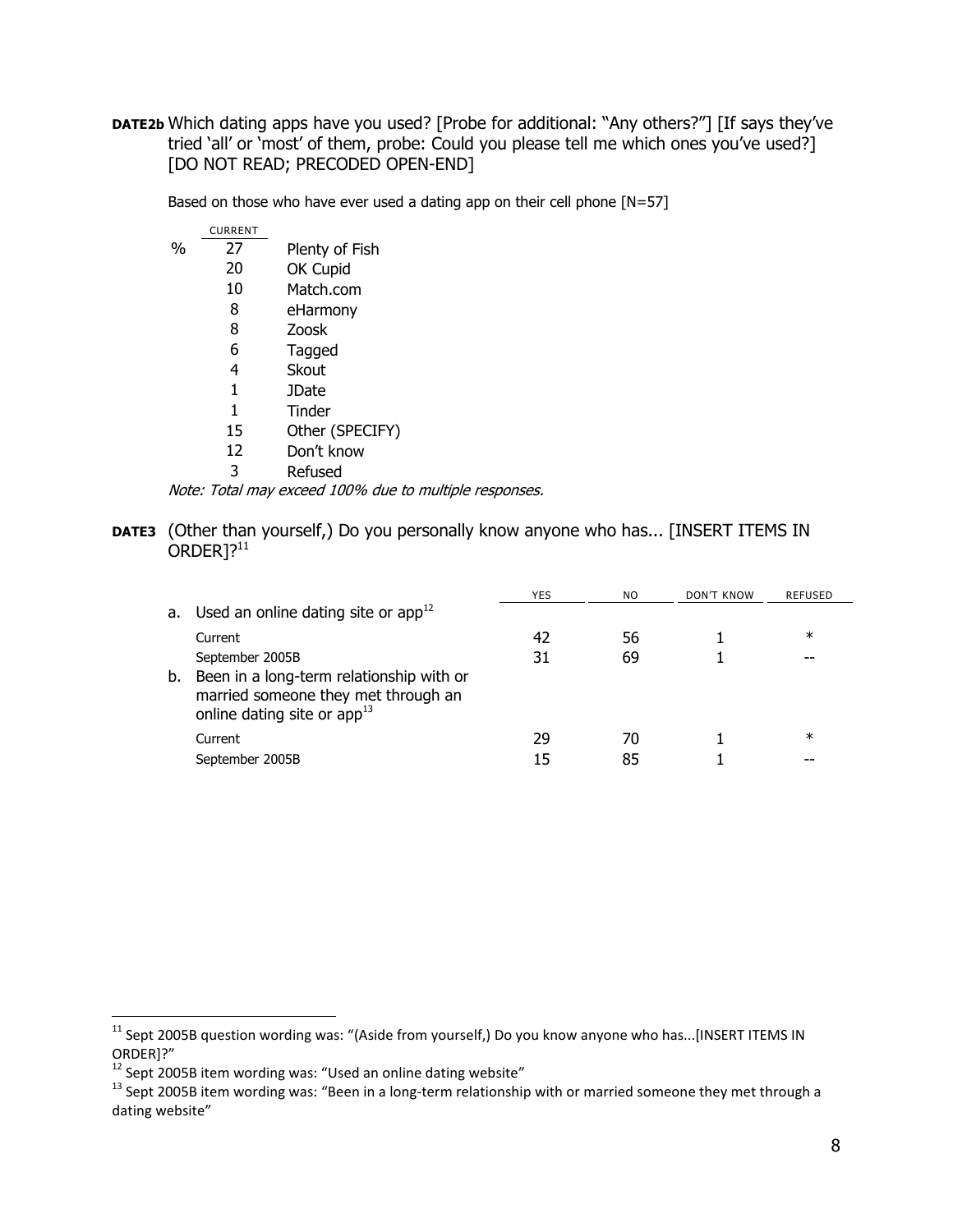**DATE4** Thinking about your own experiences with online dating... Have you ever... [INSERT ITEMS; RANDOMIZE]?

Based on those who have ever used online dating sites or apps [N=223]

|    |                                                                                     | YES | NO | DON'T KNOW | REFUSED |
|----|-------------------------------------------------------------------------------------|-----|----|------------|---------|
|    | a. Paid to use an online dating site (or app)                                       | 33  | 67 |            |         |
| b. | Used an online dating site (or app)<br>designed for people with shared interests    |     |    |            |         |
|    | or backgrounds                                                                      |     | 59 |            |         |
|    | Attended a group outing or event in your<br>area organized by an online dating site |     | 96 |            |         |

**DATE5** Still thinking about your own experiences with online dating... Have you ever... [INSERT ITEMS; RANDOMIZE]?<sup>14</sup>

Based on those who have ever used online dating sites or apps

|    |                                                                                                                                                 | <b>YES</b> | N <sub>O</sub> | <b>DON'T KNOW</b> | <b>REFUSED</b> |
|----|-------------------------------------------------------------------------------------------------------------------------------------------------|------------|----------------|-------------------|----------------|
| a. | Gone on a date with someone you met<br>through an online dating site (or app) <sup>15</sup>                                                     |            |                |                   |                |
|    | Current [N=223]                                                                                                                                 | 66         | 34             | 0                 | 0              |
| b. | September 2005B [N=204]<br>Been in a long-term relationship or<br>married someone you met through an<br>online dating site (or app) $^{16}$     | 43         | 56             |                   |                |
|    | Current                                                                                                                                         | 23         | 76             | $\ast$            | O              |
| C. | September 2005B<br>Been contacted by someone through an<br>online dating site (or app) in a way that<br>made you feel harassed or uncomfortable | 17         | 82             | 1                 |                |
| d. | Current<br>Felt like someone else seriously<br>misrepresented themselves in their<br>profile                                                    | 28         | 72             | 0                 |                |
| e. | Current<br>Asked someone to help you create or<br>review your profile                                                                           | 54         | 44             | $\overline{2}$    |                |
| f. | Current<br>Been matched with or come across the<br>profile of someone you already know                                                          | 22         | 78             | 0                 | 0              |
|    | Current                                                                                                                                         | 38         | 61             | 0                 | $\ast$         |

 $\overline{a}$ 

 $^{14}$  Sept 2005B question was asked of those who have ever used online dating sites

 $^{15}$  Sept 2005B item wording was: "Gone on a date with someone you met through a dating website"

<sup>&</sup>lt;sup>16</sup> Sept 2005B item wording was: "Been in a long-term relationship with or married someone you met through a dating website"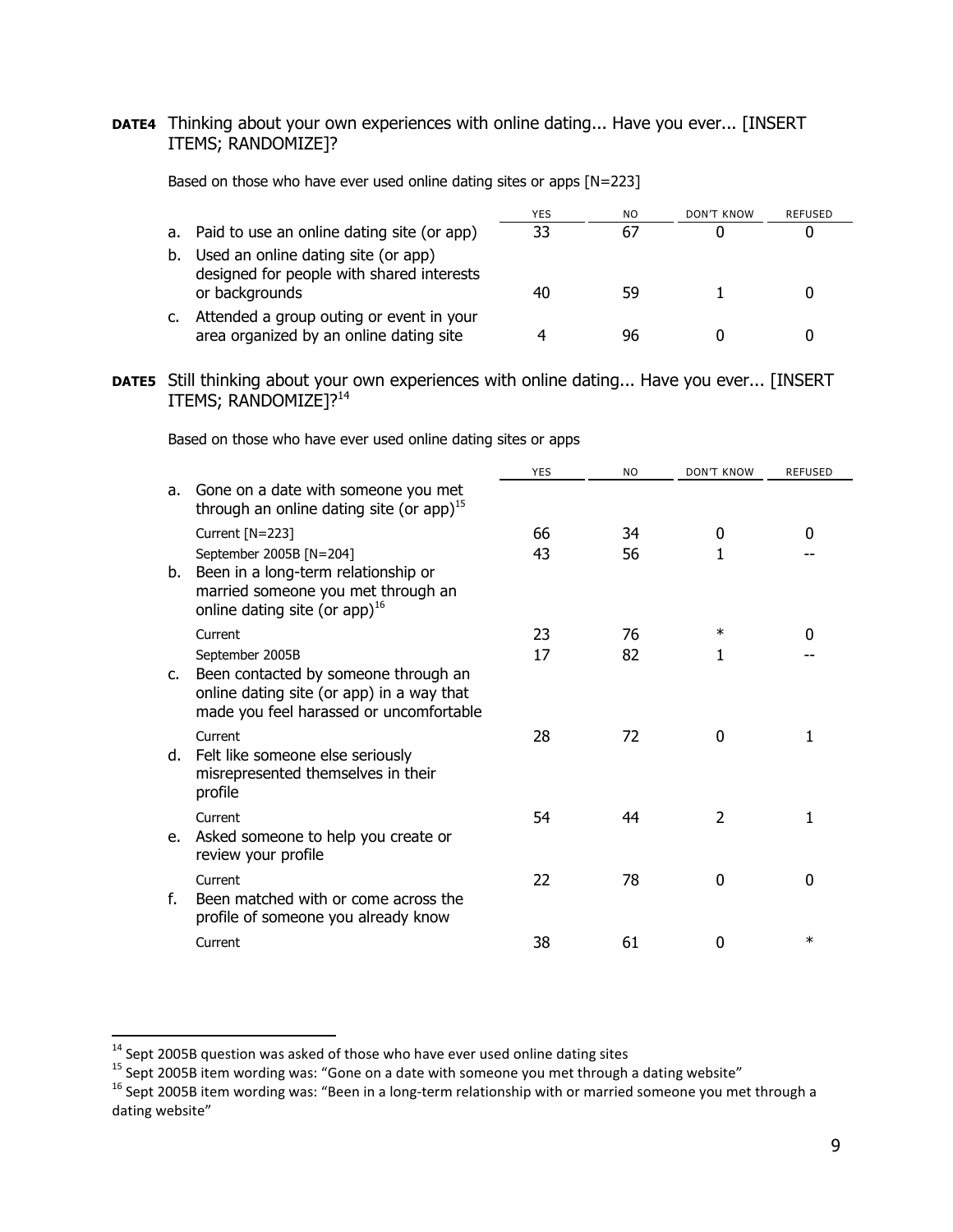**DATE6** Do you CURRENTLY have a profile posted on any online dating sites (or apps), even if you don't regularly use them?

Based on those who have ever used online dating sites or apps [N=223]

|   | <b>CURRENT</b> |            |
|---|----------------|------------|
| % | 41             | Yes        |
|   | 56             | No         |
|   | 3              | Don't know |
|   | ж              | Refused    |

**DATE7** Thinking about the profile that you use most often, is your profile photo visible to anyone, or do you control who can see your photo?

Based on those who currently have a profile posted on any online dating sites or apps [N=89]

|   | <b>CURRENT</b> |                                    |
|---|----------------|------------------------------------|
| % | 73             | Photo visible to anyone            |
|   | 20             | Respondent controls who sees photo |
|   | 3              | Don't know                         |
|   | 5              | Refused                            |
|   |                |                                    |

**DATE8** Next, I'm going to read some reasons people might use online dating. For each one, please tell me if it is a MAJOR reason YOU personally use online dating, a MINOR reason, or not a reason at all for you. (First/Next), [INSERT ITEMS; RANDOMIZE; ALWAYS ASK a-b TOGETHER IN ORDER]? Is this a MAJOR reason you use online dating, a MINOR reason, or not a reason at all for you?

Based on those who currently have a profile posted on any online dating sites or apps [N=89]

|    |                                                                                        | <b>MAJOR</b><br><b>REASON</b> | MINOR<br><b>REASON</b> | NOT A<br><b>REASON</b> | DON'T<br><b>KNOW</b> | <b>REFUSED</b> |
|----|----------------------------------------------------------------------------------------|-------------------------------|------------------------|------------------------|----------------------|----------------|
| a. | Meeting people who share similar<br>interests or hobbies                               | 60                            | 19                     | 21                     | 0                    |                |
| b. | Finding someone for a long-term<br>relationship or marriage                            | 46                            | 31                     | 22                     |                      |                |
| c. | Meeting people who share your beliefs or<br>values                                     | 52                            | 19                     | 29                     | 0                    | 0              |
| d. | Meeting people who just want to have<br>fun without being in a serious<br>relationship | 25                            | 42                     | 34                     | 0                    |                |
| е. | Having a schedule that makes it hard to<br>meet interesting people in other ways       | 33                            | 43                     | 24                     |                      |                |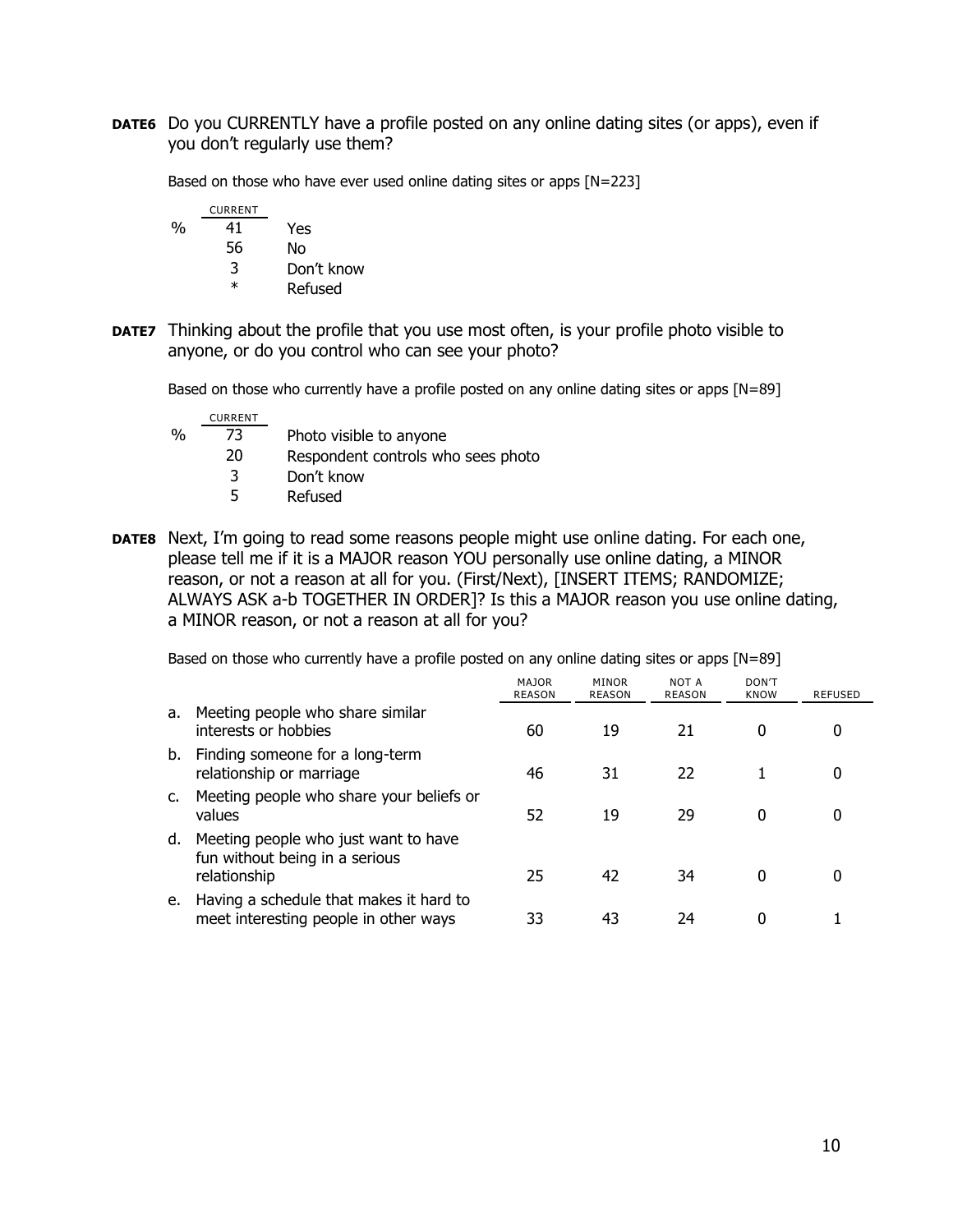**DATE9** Many people have different opinions about online dating. Please tell me if you AGREE or DISAGREE with the following statements about online dating. [INSERT ITEMS; RANDOMIZE; ALWAYS ASK a-b TOGETHER, ALWAYS ASK c-d TOGETHER]. Do you agree or disagree with this statement?<sup>17</sup>

|    |                                                                                                                                                                    | AGREE | <b>DISAGREE</b> | <b>DON'T KNOW</b> | <b>REFUSED</b> |
|----|--------------------------------------------------------------------------------------------------------------------------------------------------------------------|-------|-----------------|-------------------|----------------|
| а. | Online dating is a good way to meet<br>people                                                                                                                      |       |                 |                   |                |
|    | Current Total [N=2,252]                                                                                                                                            | 56    | 36              | 6                 | 2              |
|    | Current Internet users [N=1,895]                                                                                                                                   | 59    | 34              | 6                 |                |
| b. | September 2005B Internet users [N=2,252]<br>Online dating allows people to find a<br>better match for themselves because<br>they can get to know a lot more people | 44    | 44              | 11                |                |
|    | Current Total                                                                                                                                                      | 51    | 41              | 7                 |                |
|    | Current Internet users                                                                                                                                             | 53    | 39              | 6                 |                |
| C. | September 2005B Internet users<br>People who use online dating sites are<br>desperate <sup>18</sup>                                                                | 47    | 38              | 15                |                |
|    | Current Total                                                                                                                                                      | 23    | 70              | 6                 |                |
|    | Current Internet users                                                                                                                                             | 21    | 73              | 4                 |                |
| d. | September 2005B Internet users<br>Online dating keeps people from settling<br>down because they always have options<br>for people to date                          | 29    | 61              | 9                 |                |
|    | <b>Current Total</b>                                                                                                                                               | 33    | 57              | 9                 | $\mathcal{P}$  |
|    | Current Internet users                                                                                                                                             | 32    | 59              | 8                 |                |

 $^{17}$  Sept 2005B question was asked only of internet users

 $^{18}$  Sept 2005B item wording was: "People who use online dating are desperate"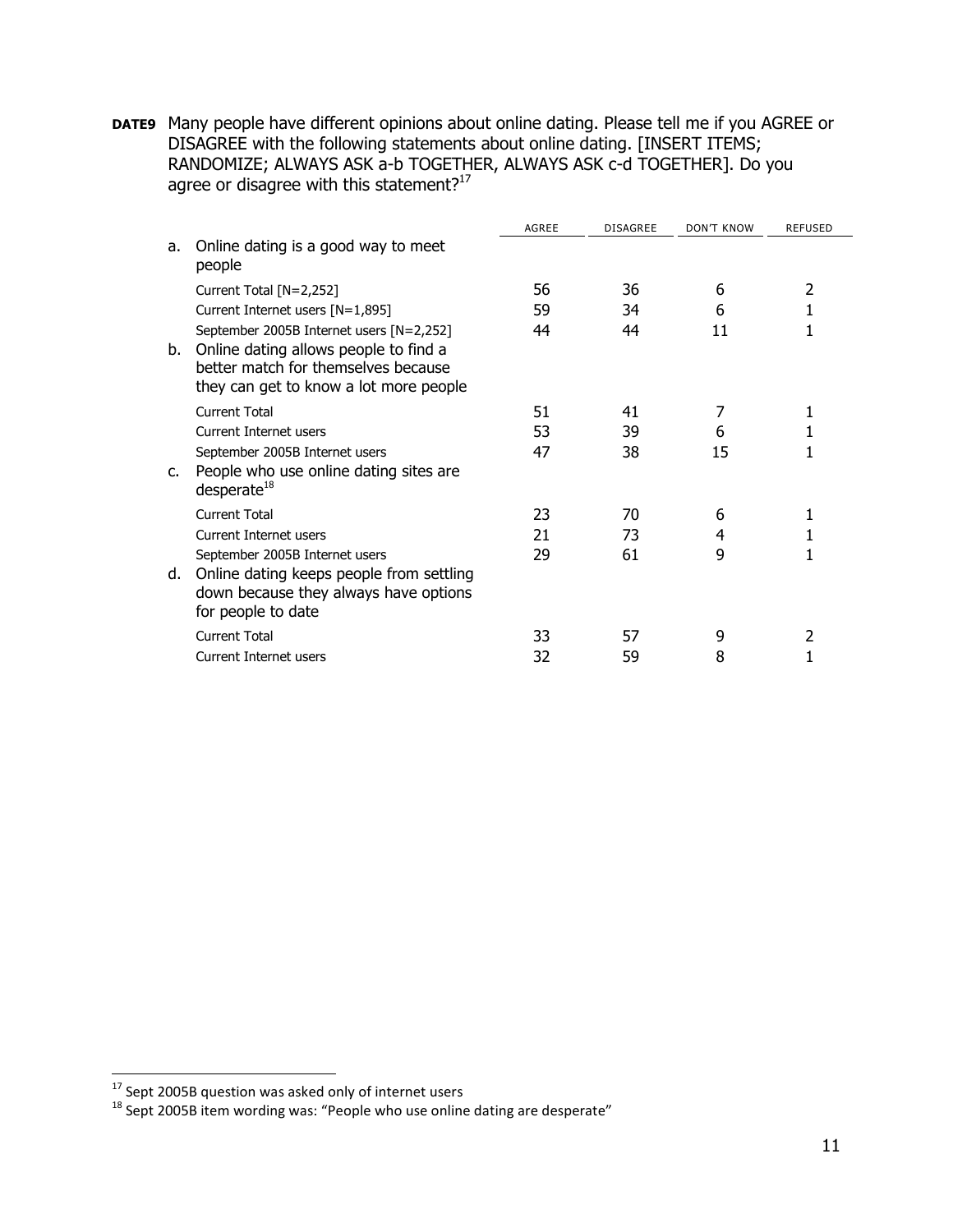## **Methods**

This report is based on the findings of a survey on Americans' use of the Internet. The results in this report are based on data from telephone interviews conducted by Princeton Survey Research Associates International from April 17 to May 19, 2013, among a sample of 2,252 adults, age 18 and older. Telephone interviews were conducted in English and Spanish by landline (1,125) and cell phone (1,127, including 571 without a landline phone). For results based on the total sample, one can say with 95% confidence that the error attributable to sampling is plus or minus 2.3 percentage points. For results based on Internet users (n=1,895), the margin of sampling error is plus or minus 2.5 percentage points. In addition to sampling error, question wording and practical difficulties in conducting telephone surveys may introduce some error or bias into the findings of opinion polls.

A combination of landline and cellular random digit dial (RDD) samples was used to represent all adults in the United States who have access to either a landline or cellular telephone. Both samples were provided by Survey Sampling International, LLC (SSI) according to PSRAI specifications. Numbers for the landline sample were drawn with equal probabilities from active blocks (area code + exchange + twodigit block number) that contained three or more residential directory listings. The cellular sample was not list-assisted, but was drawn through a systematic sampling from dedicated wireless 100-blocks and shared service 100-blocks with no directory-listed landline numbers.

New sample was released daily and was kept in the field for at least five days. The sample was released in replicates, which are representative subsamples of the larger population. This ensures that complete call procedures were followed for the entire sample. At least 7 attempts were made to complete an interview at a sampled telephone number. The calls were staggered over times of day and days of the week to maximize the chances of making contact with a potential respondent. Each number received at least one daytime call in an attempt to find someone available. For the landline sample, interviewers asked to speak with the youngest adult male or female currently at home based on a random rotation. If no male/female was available, interviewers asked to speak with the youngest adult of the other gender. For the cellular sample, interviews were conducted with the person who answered the phone. Interviewers verified that the person was an adult and in a safe place before administering the survey. Cellular sample respondents were offered a post-paid cash incentive for their participation. All interviews completed on any given day were considered to be the final sample for that day.

Weighting is generally used in survey analysis to compensate for sample designs and patterns of nonresponse that might bias results. A two-stage weighting procedure was used to weight this dual-frame sample. The first-stage corrected for different probabilities of selection associated with the number of adults in each household and each respondent's telephone usage patterns. This weighting also adjusts for the overlapping landline and cell sample frames and the relative sizes of each frame and each sample.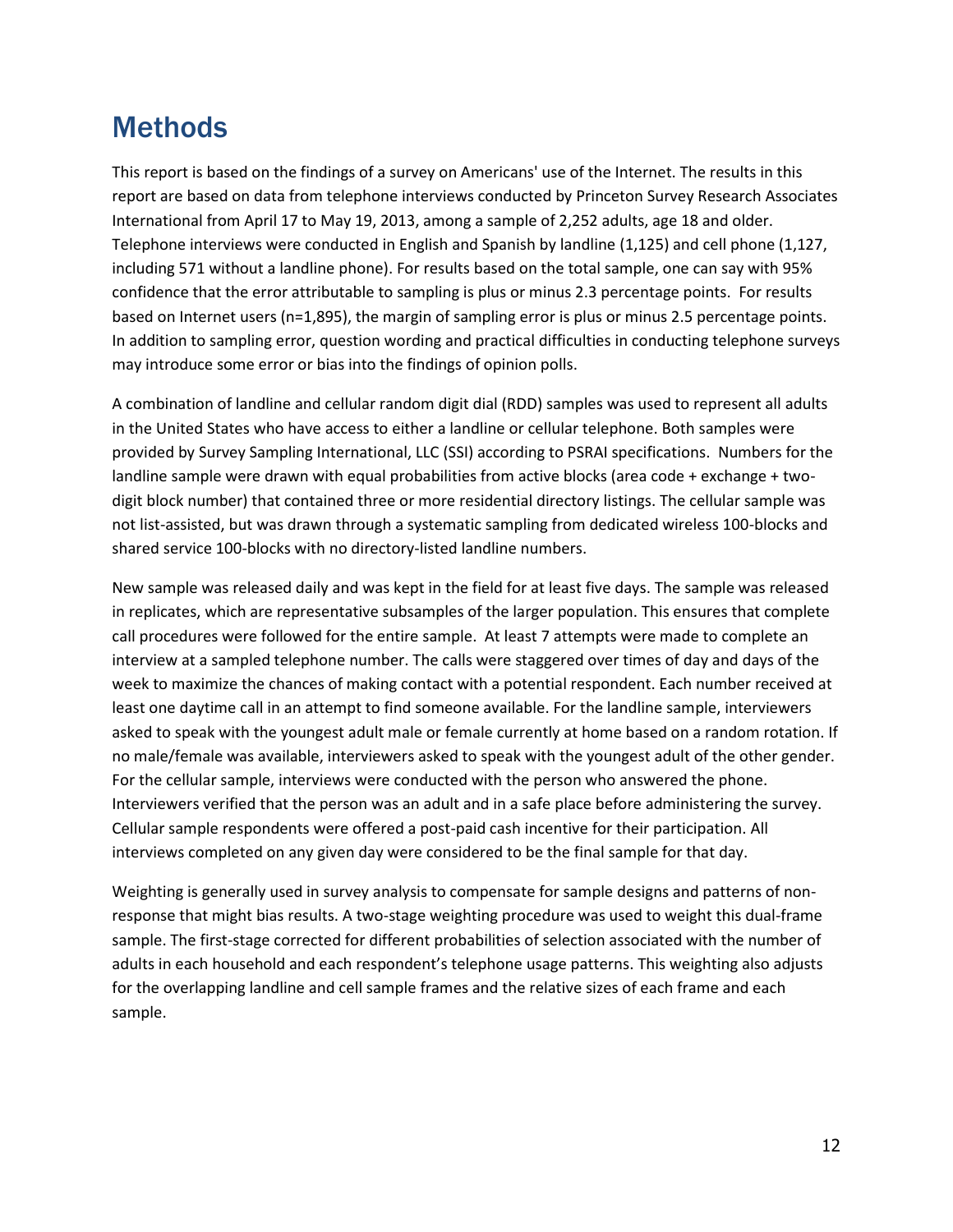The second stage of weighting balances sample demographics to population parameters. The sample is balanced to match national population parameters for sex, age, education, race, Hispanic origin, region (U.S. Census definitions), population density, and telephone usage. The Hispanic origin was split out based on nativity; U.S born and non-U.S. born. The basic weighting parameters came from the US Census Bureau's 2011 American Community Survey data. The population density parameter was derived from Census 2010 data. The telephone usage parameter came from an analysis of the January-June 2012 National Health Interview Survey.

| <b>Sample Disposition</b> |        |                                  |  |  |
|---------------------------|--------|----------------------------------|--|--|
| Landline                  | Cell   |                                  |  |  |
| 41,291                    | 24,698 | <b>Total Numbers Dialed</b>      |  |  |
|                           |        |                                  |  |  |
| 1,755                     | 411    | Non-residential                  |  |  |
| 1,516                     | 88     | Computer/Fax                     |  |  |
| 12                        | ----   | Cell phone                       |  |  |
| 24,344                    | 9,674  | Other not working                |  |  |
| 2,038                     | 226    | Additional projected not working |  |  |
| 11,626                    | 14,299 | Working numbers                  |  |  |
| 28.2%                     | 57.9%  | <b>Working Rate</b>              |  |  |
|                           |        |                                  |  |  |
| 679                       | 75     | No Answer / Busy                 |  |  |
| 3,442                     | 3,668  | Voice Mail                       |  |  |
| 41                        | 16     | <b>Other Non-Contact</b>         |  |  |
| 7,464                     | 10,540 | Contacted numbers                |  |  |
| 64.2%                     | 73.7%  | <b>Contact Rate</b>              |  |  |
|                           |        |                                  |  |  |
| 450                       | 1,537  | Callback                         |  |  |
| 5,786                     | 7,097  | Refusal                          |  |  |
| 1,228                     | 1,906  | Cooperating numbers              |  |  |
| 16.5%                     | 18.1%  | <b>Cooperation Rate</b>          |  |  |
|                           |        |                                  |  |  |
| 45                        | 68     | Language Barrier                 |  |  |
| ----                      | 684    | Child's cell phone               |  |  |
| 1,183                     | 1,154  | Eligible numbers                 |  |  |
| 96.3%                     | 60.5%  | <b>Eligibility Rate</b>          |  |  |
|                           |        |                                  |  |  |
| 58                        | 27     | Break-off                        |  |  |
| 1,125                     | 1,127  | Completes                        |  |  |
| 95.1%                     | 97.7%  | <b>Completion Rate</b>           |  |  |
|                           |        |                                  |  |  |
| 10.0%                     | 13.0%  | <b>Response Rate</b>             |  |  |

Following is the full disposition of all sampled telephone numbers: